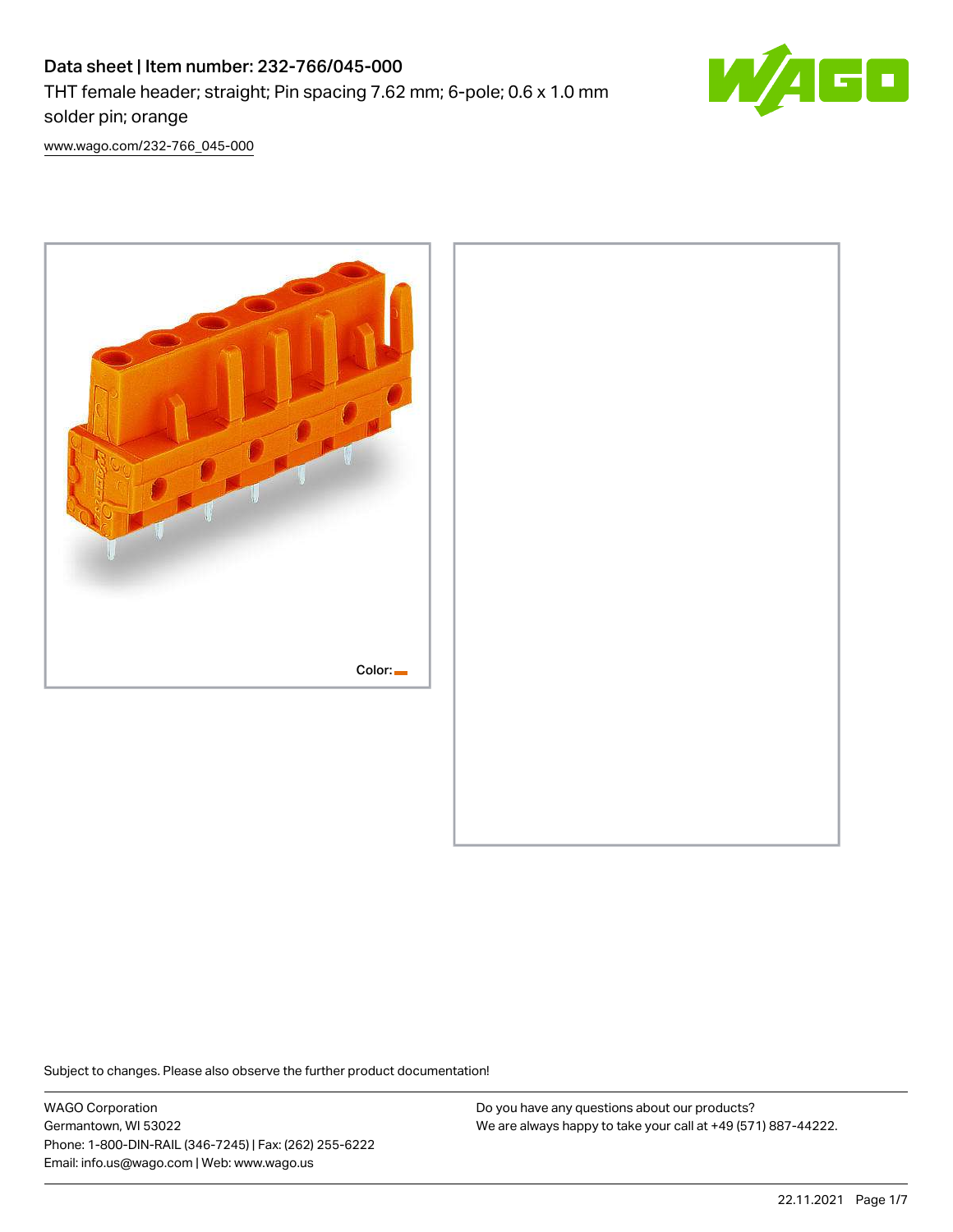

Dimensions in mm

L = (pole no. − 1) x pin spacing + 5.08 mm + 1.5 mm

2- to 3-pole female connectors – one latch only

#### Item description

- **H** Horizontal or vertical PCB mounting via straight or angled solder pins
- For board-to-board and board-to-wire connections
- Touch-proof PCB outputs  $\blacksquare$
- $\blacksquare$ Easy-to-identify PCB inputs and outputs
- $\blacksquare$ With coding fingers

Subject to changes. Please also observe the further product documentation! Data

WAGO Corporation Germantown, WI 53022 Phone: 1-800-DIN-RAIL (346-7245) | Fax: (262) 255-6222 Email: info.us@wago.com | Web: www.wago.us

Do you have any questions about our products? We are always happy to take your call at +49 (571) 887-44222.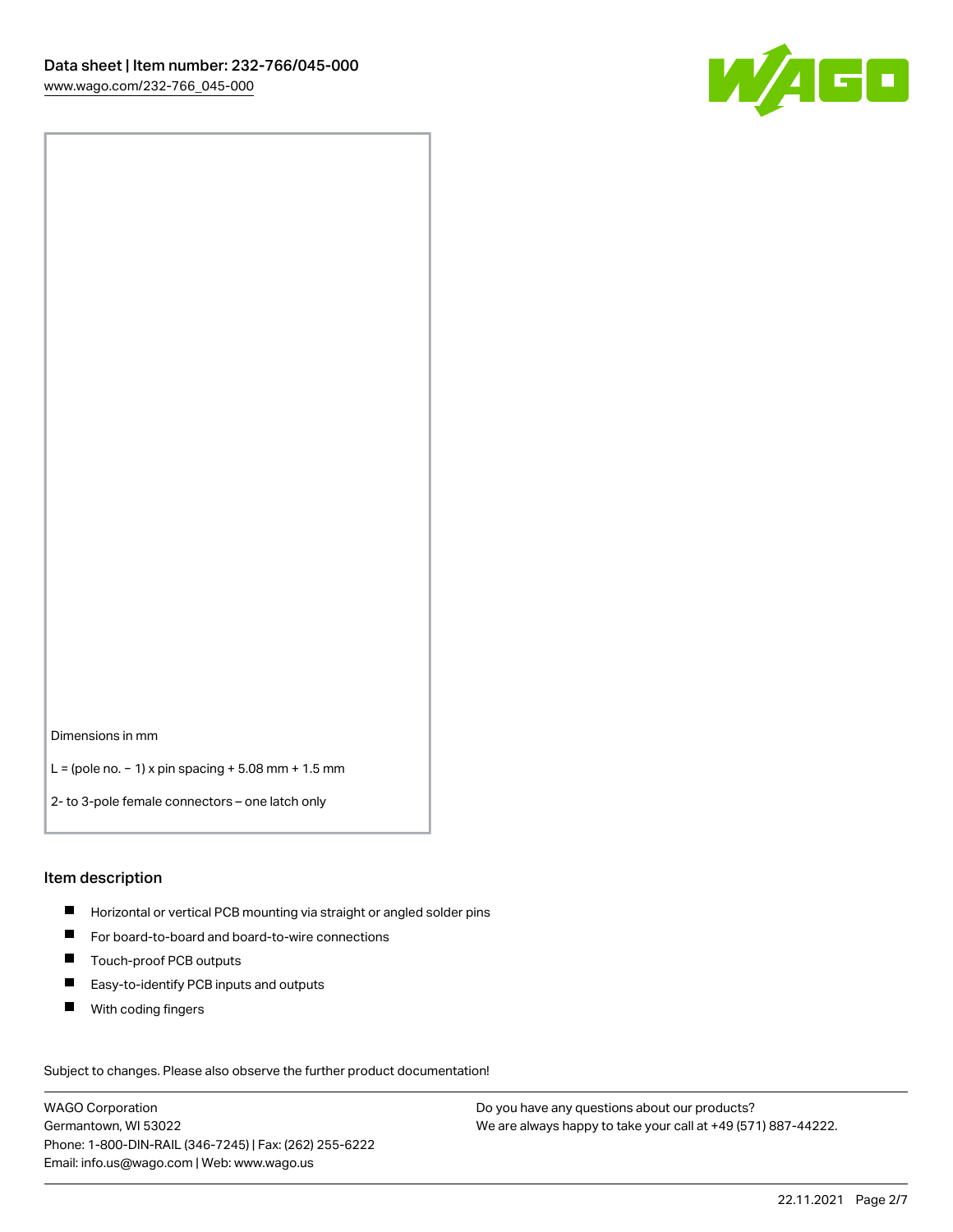

# Data Notes

| Safety information 1 | The MCS-MULTI CONNECTION SYSTEM includes connectors<br>without breaking capacity in accordance with DIN EN 61984. When<br>used as intended, these connectors must not be connected<br>/disconnected when live or under load. The circuit design should<br>ensure header pins, which can be touched, are not live when<br>unmated. |
|----------------------|-----------------------------------------------------------------------------------------------------------------------------------------------------------------------------------------------------------------------------------------------------------------------------------------------------------------------------------|
| Variants:            | Other pole numbers<br>3.8 mm pin projection for male headers with straight solder pins<br>Gold-plated or partially gold-plated contact surfaces<br>Other versions (or variants) can be requested from WAGO Sales or<br>configured at https://configurator.wago.com/                                                               |

# Electrical data

## IEC Approvals

| IEC/EN 60664-1                                                        |
|-----------------------------------------------------------------------|
| 500 V                                                                 |
| 6 <sub>kV</sub>                                                       |
| 630 V                                                                 |
| 6 <sub>kV</sub>                                                       |
| 1000V                                                                 |
| 6 <sub>kV</sub>                                                       |
| 12A                                                                   |
| $(III / 2)$ $\triangle$ Overvoltage category III / Pollution degree 2 |
|                                                                       |

# UL Approvals

| Approvals per                  | UL 1059 |
|--------------------------------|---------|
| Rated voltage UL (Use Group B) | 300 V   |
| Rated current UL (Use Group B) | 15 A    |
| Rated voltage UL (Use Group D) | 300 V   |
| Rated current UL (Use Group D) | 10 A    |

# Ratings per UL

| Rated voltage UL 1977 | 600 V |
|-----------------------|-------|
| Rated current UL 1977 | ◡◠    |

Subject to changes. Please also observe the further product documentation!

| <b>WAGO Corporation</b>                                | Do you have any questions about our products?                 |
|--------------------------------------------------------|---------------------------------------------------------------|
| Germantown, WI 53022                                   | We are always happy to take your call at +49 (571) 887-44222. |
| Phone: 1-800-DIN-RAIL (346-7245)   Fax: (262) 255-6222 |                                                               |
| Email: info.us@wago.com   Web: www.wago.us             |                                                               |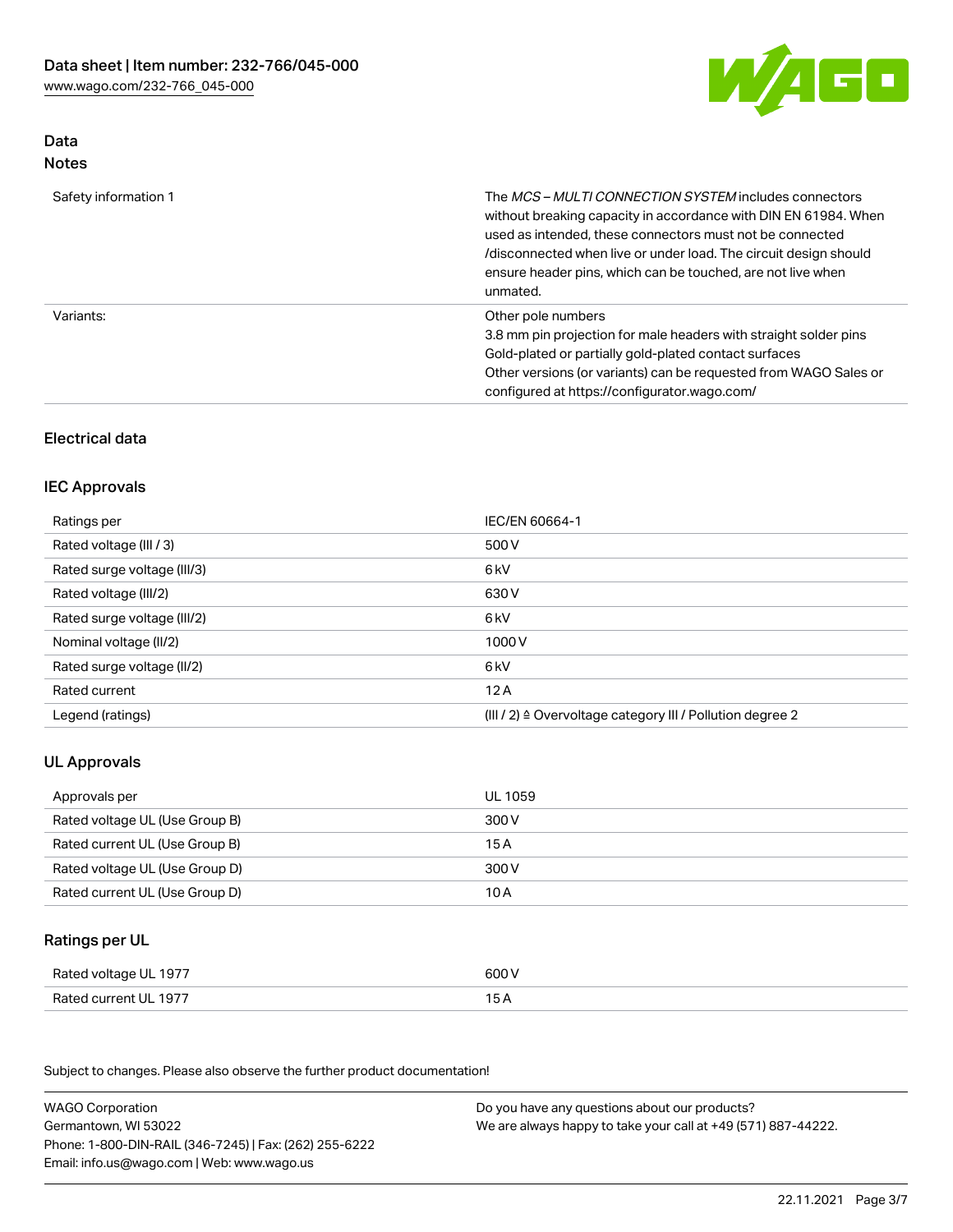

## CSA Approvals

| Approvals per                   | CSA   |
|---------------------------------|-------|
| Rated voltage CSA (Use Group B) | 300 V |
| Rated current CSA (Use Group B) | 15 A  |
| Rated voltage CSA (Use Group D) | 300 V |
| Rated current CSA (Use Group D) | 10 A  |

# Connection data

| Total number of potentials |  |
|----------------------------|--|
| Number of connection types |  |
| Number of levels           |  |

#### Connection 1

| Number of poles |  |
|-----------------|--|
|                 |  |

# Physical data

| Pin spacing                          | 7.62 mm / 0.3 inch    |
|--------------------------------------|-----------------------|
| Width                                | 44.68 mm / 1.759 inch |
| Height                               | 22.05 mm / 0.868 inch |
| Height from the surface              | 18.25 mm / 0.719 inch |
| Depth                                | 11.6 mm / 0.457 inch  |
| Solder pin length                    | 3.8 <sub>mm</sub>     |
| Solder pin dimensions                | $0.6 \times 1$ mm     |
| Drilled hole diameter with tolerance | $1.3$ $(+0.1)$ mm     |

# Plug-in connection

| Contact type (pluggable connector) | Female header |
|------------------------------------|---------------|
| Connector (connection type)        | for PCB       |
| Mismating protection               | No            |
| Mating direction to the PCB        | $90^{\circ}$  |
| Locking of plug-in connection      | Without       |

## PCB contact

| PCB Contact            | THT                                        |
|------------------------|--------------------------------------------|
| Solder pin arrangement | over the entire female connector (in-line) |

Subject to changes. Please also observe the further product documentation!

| <b>WAGO Corporation</b>                                | Do you have any questions about our products?                 |
|--------------------------------------------------------|---------------------------------------------------------------|
| Germantown, WI 53022                                   | We are always happy to take your call at +49 (571) 887-44222. |
| Phone: 1-800-DIN-RAIL (346-7245)   Fax: (262) 255-6222 |                                                               |
| Email: info.us@wago.com   Web: www.wago.us             |                                                               |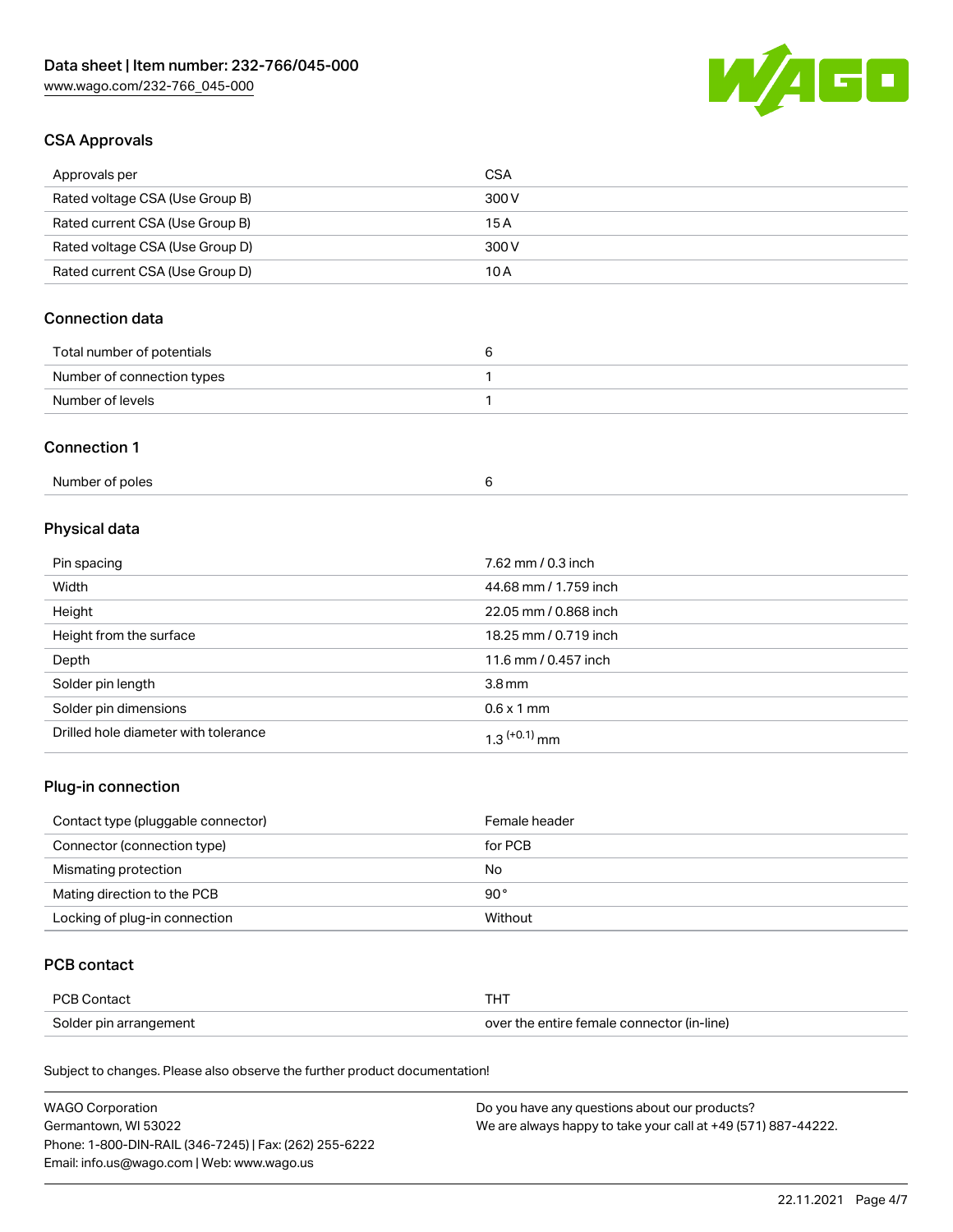

Number of solder pins per potential 1

#### Material data

| Color                       | orange           |
|-----------------------------|------------------|
| Material group              |                  |
| Insulation material         | Polyamide (PA66) |
| Flammability class per UL94 | V <sub>0</sub>   |
| Contact material            | Copper alloy     |
| Contact plating             | tin-plated       |
| Fire load                   | $0.127$ MJ       |
| Weight                      | 6.5g             |

### Environmental requirements

| Limit temperature range<br>. | +85 °ົ<br>-60 |
|------------------------------|---------------|
|------------------------------|---------------|

## Commercial data

| PU (SPU)              | 50 Stück      |
|-----------------------|---------------|
| Packaging type        | box           |
| Country of origin     | DE            |
| <b>GTIN</b>           | 4055143034128 |
| Customs tariff number | 85366990990   |

## Approvals / Certificates

Phone: 1-800-DIN-RAIL (346-7245) | Fax: (262) 255-6222

Email: info.us@wago.com | Web: www.wago.us

#### Ship Approvals

| Logo                                                                                                                                                                                                                                                                                                                                                                                                                                                                                | Approval                  | <b>Additional Approval Text</b> | Certificate<br>name |
|-------------------------------------------------------------------------------------------------------------------------------------------------------------------------------------------------------------------------------------------------------------------------------------------------------------------------------------------------------------------------------------------------------------------------------------------------------------------------------------|---------------------------|---------------------------------|---------------------|
| $\bigcirc\!\!\!\!\! \bigcirc\!\!\!\!\! \bigcirc\!\!\!\!\! \bigcirc\!\!\!\!\! \bigcirc\!\!\!\!\! \bigcirc\!\!\!\!\! \bigcirc\!\!\!\!\! \bigcirc\!\!\!\!\! \bigcirc\!\!\!\!\! \bigcirc\!\!\!\!\! \bigcirc\!\!\!\!\! \bigcirc\!\!\!\!\! \bigcirc\!\!\!\!\! \bigcirc\!\!\!\!\! \bigcirc\!\!\!\!\! \bigcirc\!\!\!\!\! \bigcirc\!\!\!\!\! \bigcirc\!\!\!\!\! \bigcirc\!\!\!\!\! \bigcirc\!\!\!\!\! \bigcirc\!\!\!\!\! \bigcirc\!\!\!\!\! \bigcirc\!\!\!\!\! \bigcirc\!\!\!\!\! \bigcirc\$ | BV<br>Bureau Veritas S.A. | IEC 60998                       | 11915/D0<br>BV      |
| <b>BUNEAU</b>                                                                                                                                                                                                                                                                                                                                                                                                                                                                       |                           |                                 |                     |

#### UL-Approvals

|                                                                                       |                                                                            |                                               | Certificate |
|---------------------------------------------------------------------------------------|----------------------------------------------------------------------------|-----------------------------------------------|-------------|
| Logo                                                                                  | Approval                                                                   | <b>Additional Approval Text</b>               | name        |
|                                                                                       | <b>UR</b>                                                                  | <b>UL 1977</b>                                | E45171      |
|                                                                                       | Underwriters Laboratories Inc.                                             |                                               |             |
|                                                                                       | <b>UR</b>                                                                  | <b>UL 1059</b>                                | E45172      |
|                                                                                       | Subject to changes. Please also observe the further product documentation! |                                               |             |
| <b>WAGO Corporation</b>                                                               |                                                                            | Do you have any questions about our products? |             |
| Germantown, WI 53022<br>We are always happy to take your call at +49 (571) 887-44222. |                                                                            |                                               |             |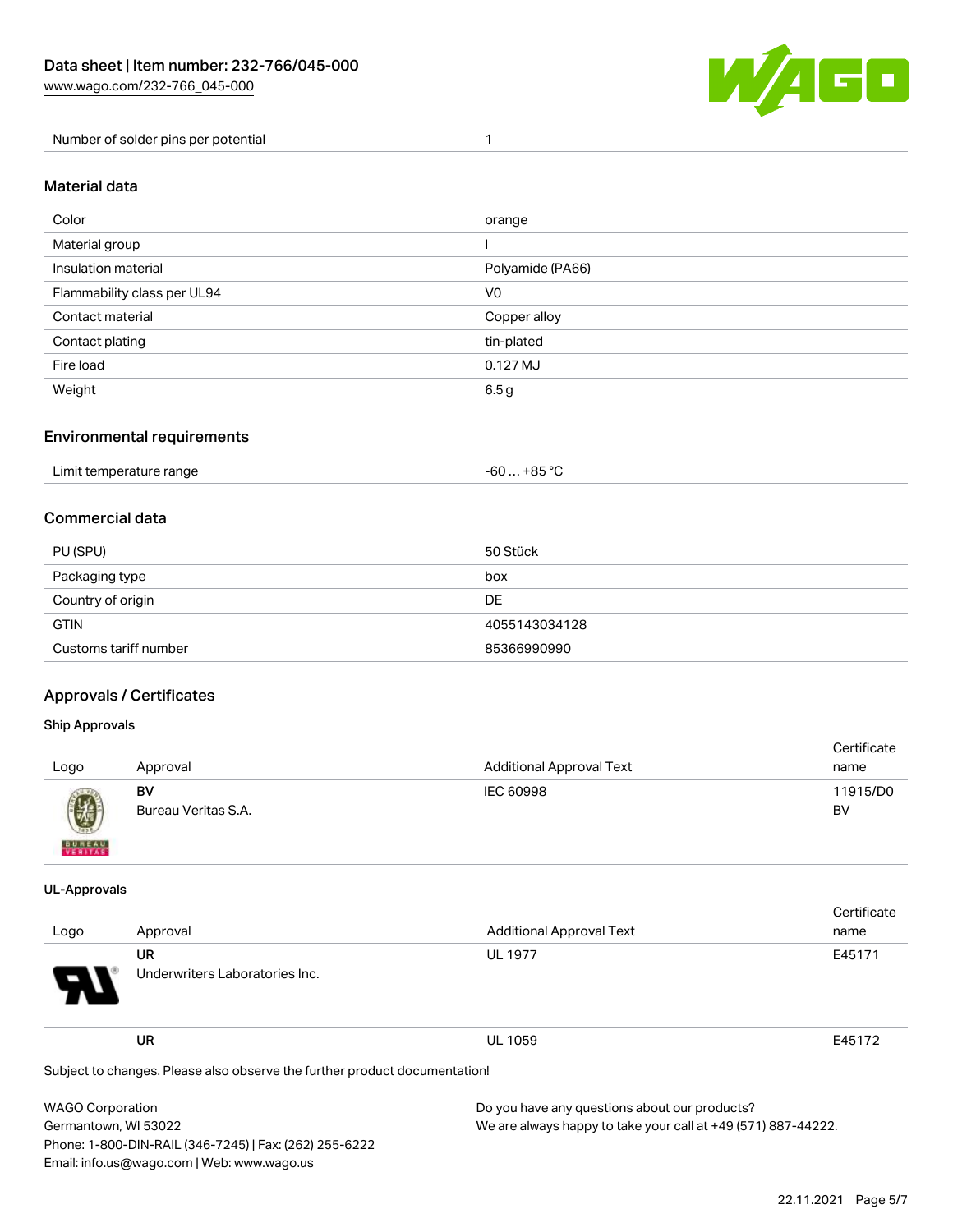



Underwriters Laboratories Inc.

# Counterpart

| 1-conductor male connector; CAGE CLAMP®; 2.5 mm <sup>2</sup> ; Pin spacing 7.62 mm; 6-pole; 2,50 mm <sup>2</sup> ; orange |  | ltem no.731-636 | www.wago.com/731-636 |
|---------------------------------------------------------------------------------------------------------------------------|--|-----------------|----------------------|
|---------------------------------------------------------------------------------------------------------------------------|--|-----------------|----------------------|

## Optional accessories

## Testing accessories

Germantown, WI 53022

Phone: 1-800-DIN-RAIL (346-7245) | Fax: (262) 255-6222

Email: info.us@wago.com | Web: www.wago.us

| Testing accessories                      |                                                                                                                                                                        |                                                                                                         |               |                      |  |  |
|------------------------------------------|------------------------------------------------------------------------------------------------------------------------------------------------------------------------|---------------------------------------------------------------------------------------------------------|---------------|----------------------|--|--|
|                                          | Item no.: 210-136<br>Test plug; 2 mm Ø; with 500 mm cable                                                                                                              |                                                                                                         |               | www.wago.com/210-136 |  |  |
|                                          | Item no.: 231-662                                                                                                                                                      | Test plugs for female connectors; for 7.5 mm and 7.62 mm pin spacing; 2,50 mm <sup>2</sup> ; light gray |               | www.wago.com/231-662 |  |  |
| <b>Downloads</b><br><b>Documentation</b> |                                                                                                                                                                        |                                                                                                         |               |                      |  |  |
| <b>Additional Information</b>            |                                                                                                                                                                        |                                                                                                         |               |                      |  |  |
| Technical explanations                   |                                                                                                                                                                        | 2019 Apr 3                                                                                              | pdf<br>2.0 MB | Download             |  |  |
| <b>CAD files</b>                         |                                                                                                                                                                        |                                                                                                         |               |                      |  |  |
| <b>PCB Design</b>                        |                                                                                                                                                                        |                                                                                                         |               |                      |  |  |
|                                          | Symbol and Footprint 232-766/045-000                                                                                                                                   |                                                                                                         | <b>URL</b>    | Download             |  |  |
|                                          | CAx data for your PCB design, consisting of "schematic symbols and PCB footprints",<br>allow easy integration of the WAGO component into your development environment. |                                                                                                         |               |                      |  |  |
| Supported formats:                       |                                                                                                                                                                        |                                                                                                         |               |                      |  |  |
|                                          | Accel EDA 14 & 15                                                                                                                                                      |                                                                                                         |               |                      |  |  |
| H                                        | Altium 6 to current version                                                                                                                                            |                                                                                                         |               |                      |  |  |
|                                          | Cadence Allegro                                                                                                                                                        |                                                                                                         |               |                      |  |  |
| П                                        | DesignSpark                                                                                                                                                            |                                                                                                         |               |                      |  |  |
|                                          | Subject to changes. Please also observe the further product documentation!                                                                                             |                                                                                                         |               |                      |  |  |
| <b>WAGO Corporation</b>                  |                                                                                                                                                                        | Do you have any questions about our products?                                                           |               |                      |  |  |

We are always happy to take your call at +49 (571) 887-44222.